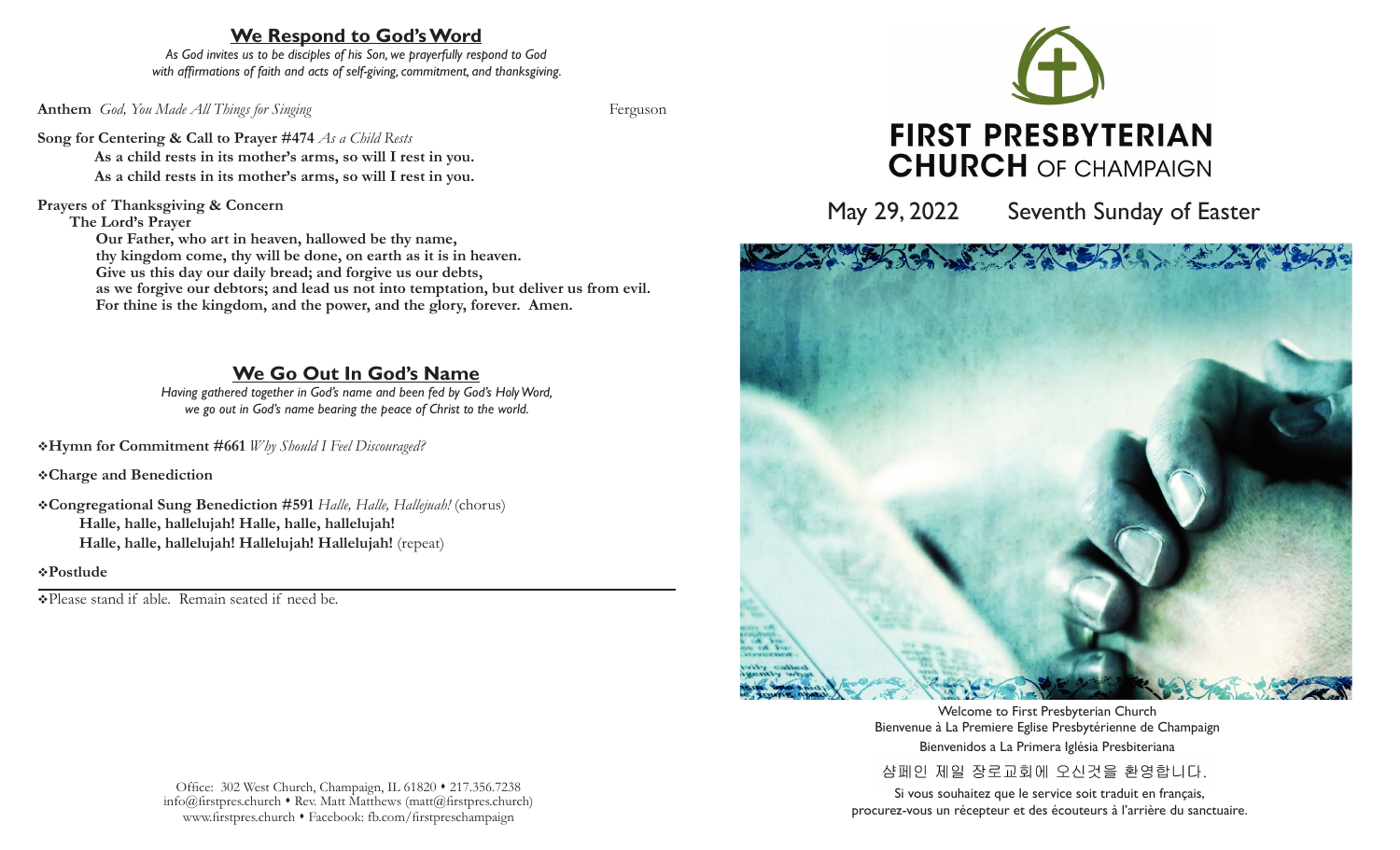## **Welcome to worship!**

*When you enter the sanctuary, please be mindful of the silent prayers of those around you.*

*We invite you to share your contact info in the Friendship Pad when passed, then to stop by our Welcome Center downstairs in Westminster Hall after the service for coffee and fellowship. Mingle with other friends and guests and learn more about this congregation's ministry. Welcome home!* 

## **We Gather Together In God's Holy Name**

*God calls us together as "children." Wonderful it is to be so loved! Our natural response is worship.*

#### **Prelude**

**Chiming on the Hour of Tower Bell Act of Friendship & Sharing of Prayer Concerns** *Please pass the Friendship Pad and list prayer concerns on the prayer request cards in the pew.*

**Greeting & Announcements**

**Minute for Mission – Habitat for Humanity** Kim Gollings, Community Development Director

### v**Call to Worship**

Come, friends, join to sing!  **Praise the LORD, alleluia!** Loud praise to Christ our friend!  **Alleluia! Amen!**

v**Hymn #267** *Come, Christians, Join to Sing*

### **Call to Confession**

#### **Prayer of Confession**

Grant unto us, O God, the fullness of your promises. Where we have been weak,

 **grant us your strength;**

where we have been confused,

#### **grant us your guidance;**

where we have been distraught,

#### **grant us your comfort;**

where we have been dead,

#### **grant us your life;**

when we go astray,

 **forgive us.** 

Apart from you, O Lord, we are not whole.  **In and with you we can do all things. Amen.**

**Sermon** *Frail to Sing Thy Praises* Matt Matthews

#### **Assurance of Pardon**

Anyone who is in Christ is a new creation. The old life has gone; a new life has begun.  **Alleluia!** Know that you are forgiven and be at peace.  **Thanks be to God.**

Friends, believe the good news of the gospel.  **In Jesus Christ our sins are forgiven**

The peace of our Lord Jesus Christ be with you all.  **And also with you.**

### **Passing of the Peace**

God calls us to love one another as God loves us. In this we know the truth of Christ's peace. Share signs of Christ's peace with one another. (*Please greet one another in the peace of Christ.*)

**Invitation to the Offering** *We are invited to return God's tithes and give our offering.* **Offertory Response of Gratitude #240** *Alleluia, Alleluia! Give Thanks* **Alleluia, alleluia! Give thanks to the risen Lord. Alleluia, alleluia! Give praise to his name. Come let us praise the living God, joyfully sing to our Savior Alleluia, alleluia! Give thanks to the risen Lord. Alleluia, alleluia! Give praise to his name.** 

 **Prayer of Dedication & Thanksgiving**

# **We Gather Around God's Holy Word**

*At the center of Christian life and worship is God's Word incarnate in Christ and God's Word as recorded in scripture. We hear the story of God's love in scripture and sacrament and we say, "Thanks be to God!"*

### **Word with Children**

**Prayer for Illumination #466** *Come and Fill Our Hearts* **Come and fill our hearts with Your peace, You alone, O Lord, are holy. Come and fill our hearts with Your peace, Alleluia!**

**Scripture** *Acts 16:25-34* (NT pg. 136) This is the Word of the Lord./**Thanks be to God!** Ceci est la Parole du Seignuer./**Gloire à Dieu** (pronounced "glow-ah ah dew")